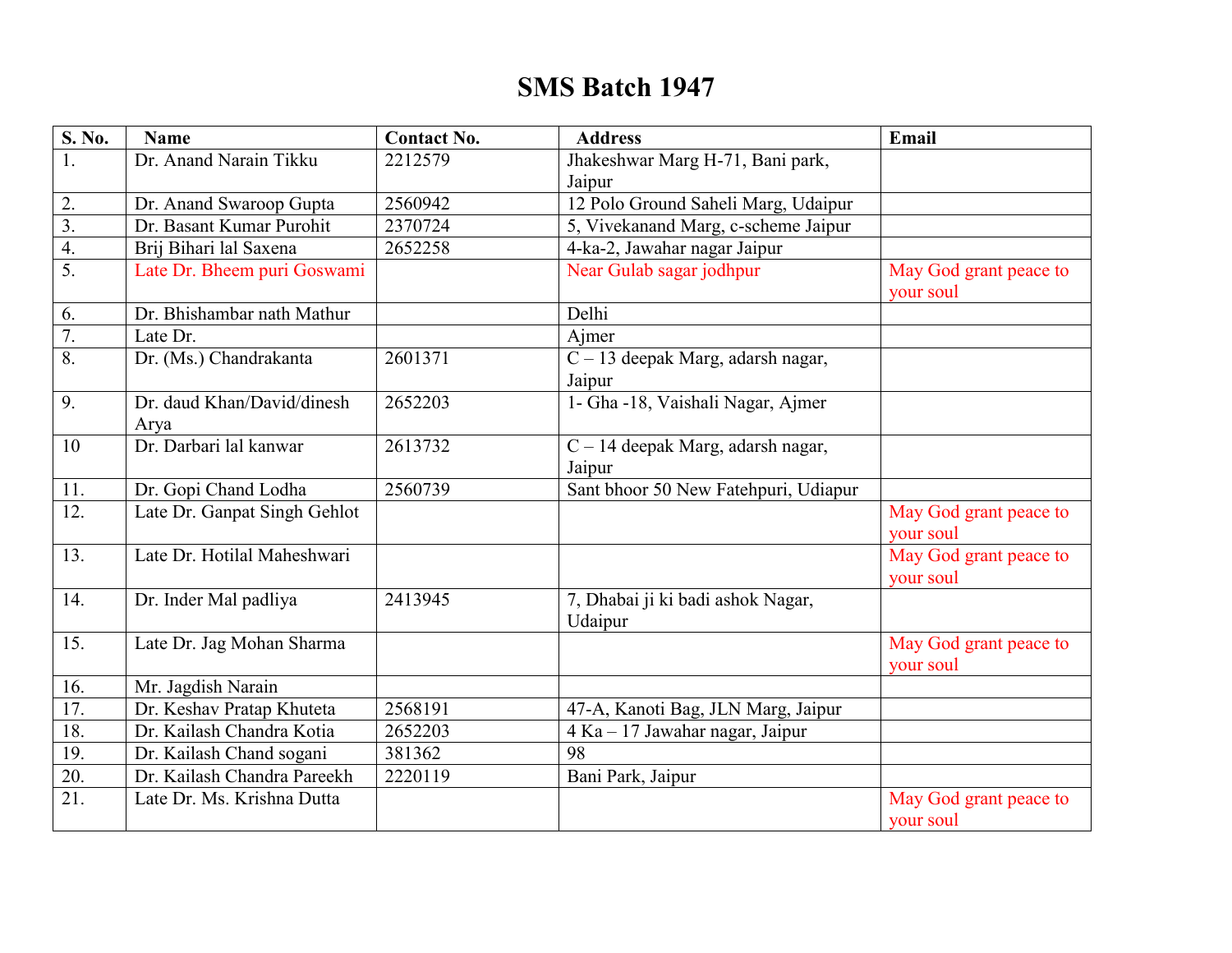| $\overline{22}$ . | Late dr. Ms. Kuldeep Kaur     |                 |                                        | May God grant peace to |
|-------------------|-------------------------------|-----------------|----------------------------------------|------------------------|
|                   |                               |                 |                                        | vour soul              |
| 23.               | Dr. Mahesh Chandra Bhargava   | 2350529         | 67, Nand Vihar, Vaishali Nagar, Jaipur |                        |
| 24.               | Dr. Mahipal Chand Mehta       | 2604712         | Surana Bldg. Agra Road, Sanganeri      |                        |
|                   |                               |                 | Gate, Jaipur                           |                        |
| 25.               | Dr. Mool Chand Sharma         | 373271          | 9, hospital road, C-Scheme, Jaipur     |                        |
| 26.               | Late Dr. Mani Ram Dadoo       |                 | Jaipur                                 | May God grant peace to |
|                   |                               |                 |                                        | your soul              |
| 27.               | Late Dr. Mahendra Narain      | 2653875         | 2, Chha 6, Jawahar Nagar, Jaipur       | May God grant peace to |
|                   | Mathur                        |                 |                                        | your soul              |
| 28.               | Late Dr. Munawar ali Ghori    |                 | Ghori Eye & ENT Hospital, olayya, PB   | May God grant peace to |
|                   |                               |                 | 9922, Riyadh - 114223, Saudi arbia     | your soul              |
| 29.               | Late Dr. Narendra Singh       | 2490863/2490571 | C-20-21, Partap Nagar, Udaipur         | May God grant peace to |
|                   |                               |                 |                                        | your soul              |
| 30.               | Late Dr. Nawal Kishore        |                 | Sri Ganga Nagar (Raj.)                 | May God grant peace to |
|                   | Sharma                        |                 |                                        | your soul              |
| 31.               | Late Dr. Panchanan Chatterjee | 2366491         | 31, Sangram Colony C-Scheme, Jaipur    | May God grant peace to |
|                   |                               |                 |                                        | your soul              |
| 32.               | Dr. Ms. Prem Kanta (Sharma)   | 502380-476      | Kota                                   |                        |
|                   | Jain                          |                 |                                        |                        |
| $\overline{33}$ . | Dr. Ms. Padma                 |                 | B-81, Shastri Nagar, Jodhpur           |                        |
|                   | (Padmanabhan) Rawat           |                 |                                        |                        |
| 34.               | Dr. Pukh Rajojha              |                 | Bari Sadri, Chittorgarh                |                        |
| $\overline{35}$ . | Dr. Pyare Lal Garg            | 2405377         | Ratandeep, Nehru eye Hospital Road,    |                        |
|                   |                               |                 | muzaffar Nagar (UP)                    |                        |
| 36.               | Dr. Prem Narain Sharma        | 2432606         | Opposite TB Centre, Jaipur Road,       |                        |
|                   |                               |                 | Ajmer                                  |                        |
| 37.               | Dr. Prem Shankar Saxena       | 2424522         | E-304, Shastri Nagar, Ajmer            |                        |
| 38.               | Dr. Rameshwar Sharma          | 2620848         | Vijay Path, tilak nagar, Jaipur        |                        |
| 39.               | Dr. Ramavtar Sharma           | 2605009         | J-118, Adarsh Nagar, Jaipur            |                        |
| 40.               | Late Dr. ram Dhan Sharma      |                 | Jaipur                                 | May God grant peace to |
|                   |                               |                 |                                        | your soul              |
| 41.               | Late Dr. Ravindra Nath        |                 |                                        | May God grant peace to |
|                   | Pandaya                       |                 |                                        | your soul              |
| 42.               | Late Dr. Ravindra Nath Roy    |                 |                                        | May God grant peace to |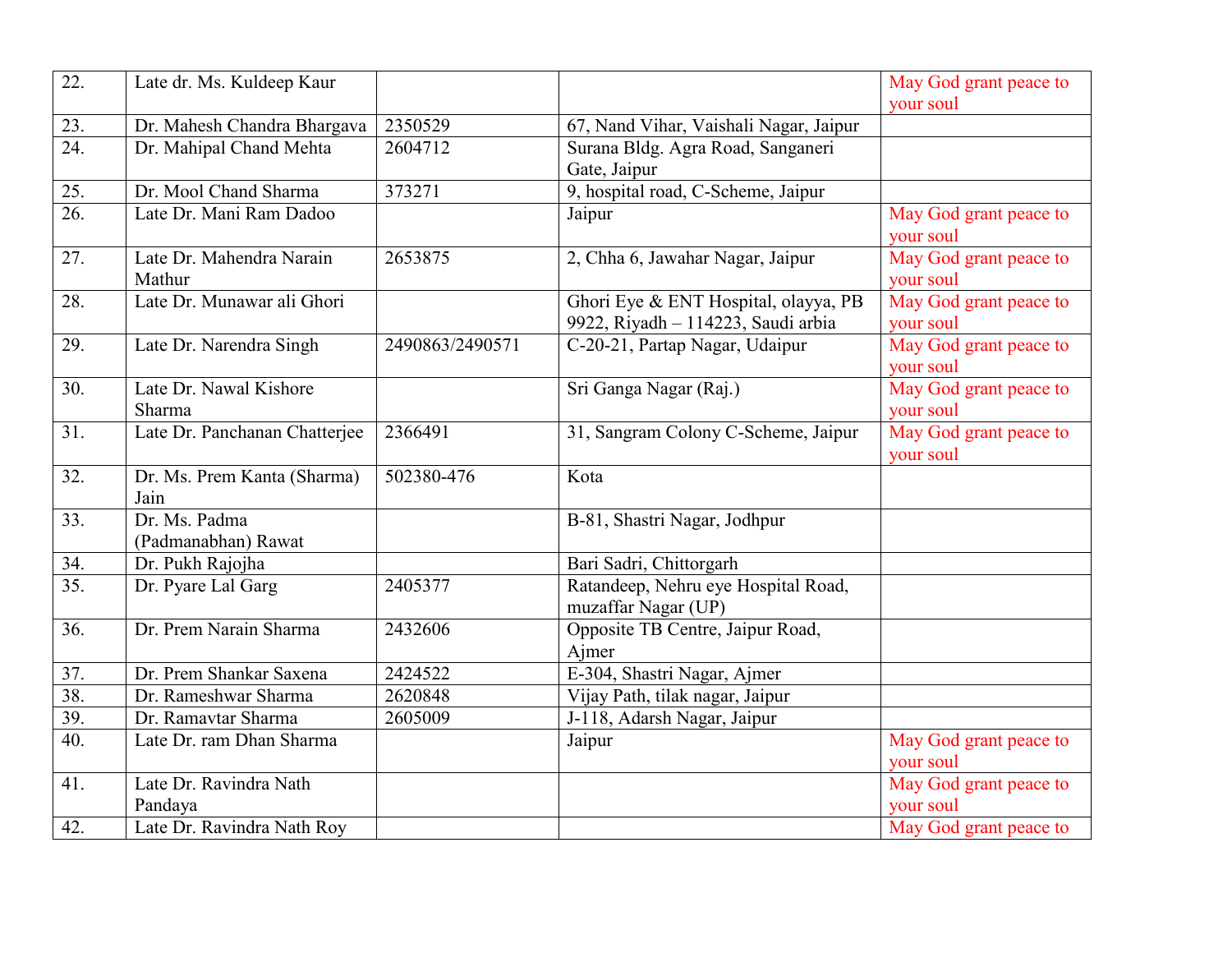|                   |                             |         |                                      | your soul              |
|-------------------|-----------------------------|---------|--------------------------------------|------------------------|
| 43.               | Late Dr. Roshan lal agarwal | 522436  | 13, Gyan Marg, Opp. RMV School,      | May God grant peace to |
|                   |                             |         | Udaipur                              | your soul              |
| 44.               | Dr.Ripu Daman singh         | 2353388 | D-219 A, Bhaskar Marg, Bani Park,    |                        |
|                   |                             |         | Jaipur                               |                        |
| 45.               | Ms. Roop Kumari             |         | Delhi                                |                        |
| 46.               | Mr. Rajendra Kumar Jerath   | 522057  | 109, Usha Colony, Malviye Nagar,     |                        |
|                   |                             |         | Jaipur                               |                        |
| 47.               | Late Dr. Sarar singh        |         | Jaipur                               | May God grant peace to |
|                   |                             |         |                                      | your soul              |
| 48.               | Late Dr. Shree Mohan Mathur |         | Jaipur                               | May God grant peace to |
|                   |                             |         |                                      | your soul              |
| 49.               | Late Dr. Shiv Narain Sharma |         | Opp. S.N. Medical College Sindhi     | May God grant peace to |
|                   |                             |         | Colony, Jodpur                       | your soul              |
| 50.               | Late Dr. Surendra Prakash   |         | Delhi                                | May God grant peace to |
|                   | Gupta                       |         |                                      | your soul              |
| 51.               | Late Dr. Shanti Swaroop     |         | B-18, Shastri Nagar, Jodhpur         | May God grant peace to |
|                   | Rawat                       |         |                                      | your soul              |
| 52.               | Dr. Ms. Sumantra            | 2366491 | 31, Sangram Colony, C-Scheme, Jaipur |                        |
|                   | Bhattacharya                |         |                                      |                        |
| 53.               | Dr. Ms. Suneela Sen         | 372673  | Sen Villa M.I. Road, Jaipur          |                        |
| 54.               | Dr. Ms. Sushila Sharma      | 5179809 | B-244, Malviya Nagar, Jaipur         |                        |
| 55.               | Dr. Shiv Dayal Parekh       |         | 2 kh-3, Shatri Nagar, Ajmer          |                        |
| 56.               | Dr. Ms. Tara Sharma         |         | Jodhpur                              |                        |
| $\overline{57}$ . | Dr. Tribhuvan Parsad Jain   | 2500587 | 46 – AB, Vijay Nagar, Kartarpura,    |                        |
|                   |                             |         | Jaipur                               |                        |
| 58.               | Dr. Virendra Nath Bhargava  |         | B-17 shiv marg, Bani Park, Jaipur    |                        |
| 59.               | Late Dr. Vijendra Nath      |         |                                      |                        |
|                   | Waghre                      |         |                                      |                        |
| 60.               | Dr. Yatindra Chand vora     |         |                                      |                        |
| 61.               | Late Dr. Yagya Dutt         |         |                                      | May God grant peace to |
|                   |                             |         |                                      | your soul              |
| 62.               | Late. Dr. Achal Mal Singhvi |         | Jodhpur                              | May God grant peace to |
|                   |                             |         |                                      | your soul              |
| 63.               | Late Dr. Bal Kishan Vyas    |         | Jaipur                               | May God grant peace to |